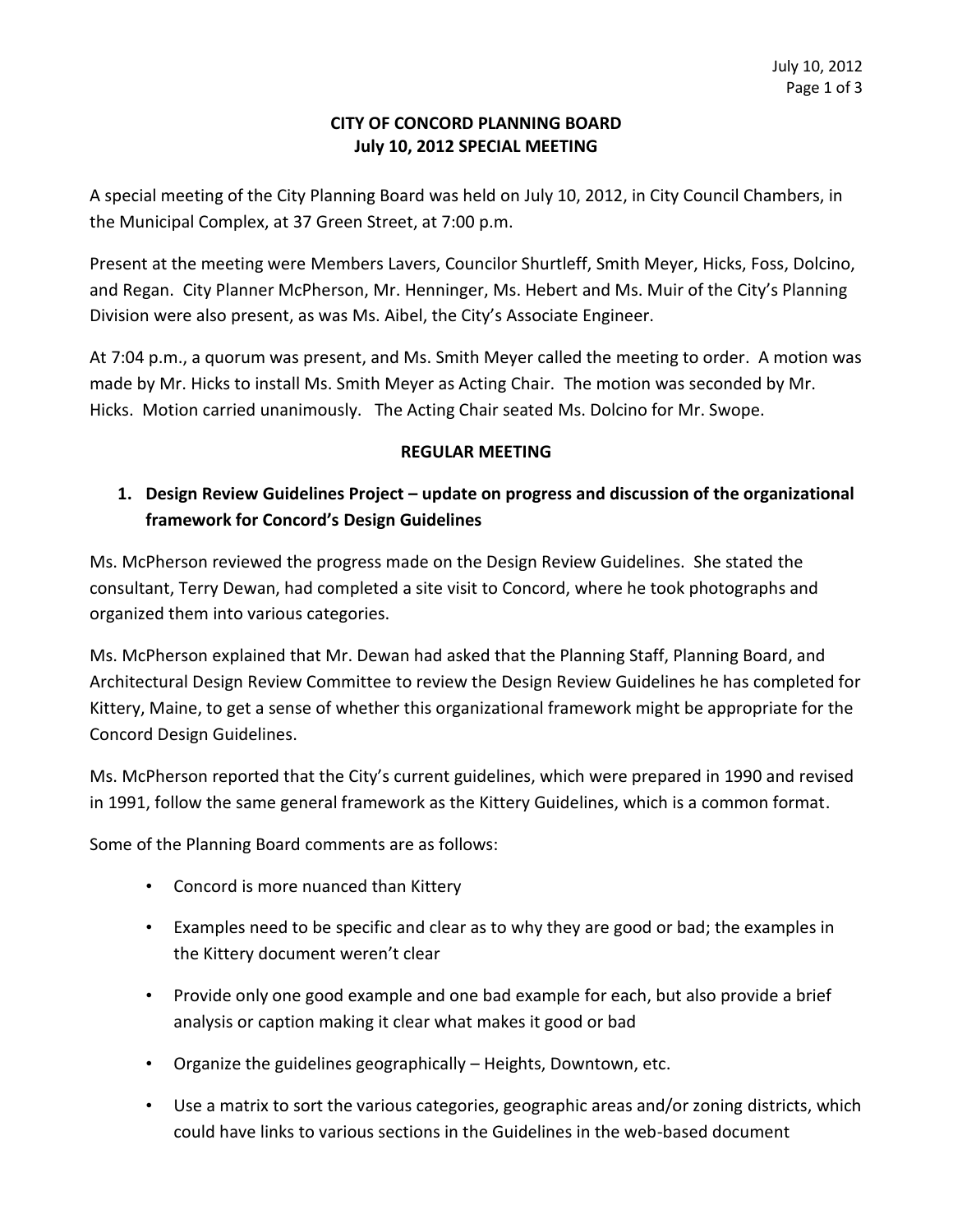- It's important that the guidelines be user friendly and easy to navigate
- Have standards for chain stores
- While the use of photographs are a good idea, the use of line drawings are also useful
- The signage section is very important
- The matrix could be three dimensional type of project (housing, commercial, industrial); category (lighting, signage, parking); and geographic area of city.
- Cull out the general standards that would apply to all categories
- A "key" format might be more user friendly, for example "if you are designing a building... refer to this section;" or "if you are designing a sign ... refer to this section," etc.
- Use the words "preferred" or "inappropriate / discouraged / undesirable" instead of good or bad
- There should be no doubt about the photos that this is something that we want to encourage – do not include photos of barely acceptable designs
- Have better organizational notations than in Kittery
- Standards should be created for transitional areas signs that might be okay in the commercial areas would not necessarily be okay for a commercial area with an immediately adjacent residential neighborhood
- Use bullet points for the character and defining themes of each district
- Less is more use fewer photos, but have more concise analysis
- Use this type of symbol " $\bigcirc$ " to get the unacceptable message across with the pictures
- Be specific with the photos don't show mediocre photos, use only the best design and explain why
- As we are becoming more and more a visual society, it is important to use more pictures than words, but the Kittery example was very dense and difficult to read

The Planning Board discussed signage issues including 24 hour lighting, internally lit signage, light pollution, and whether or not the City has the ability to regulate what information can be allowed on a sign. Mr. Henninger stated he would obtain some case law to share with the Planning Board, and Ms. McPherson will speak with the City Solicitor to obtain his opinion.

Ms. McPherson stated that she would keep the Planning Board informed as to an upcoming August site visit by the consultant once that has been determined.